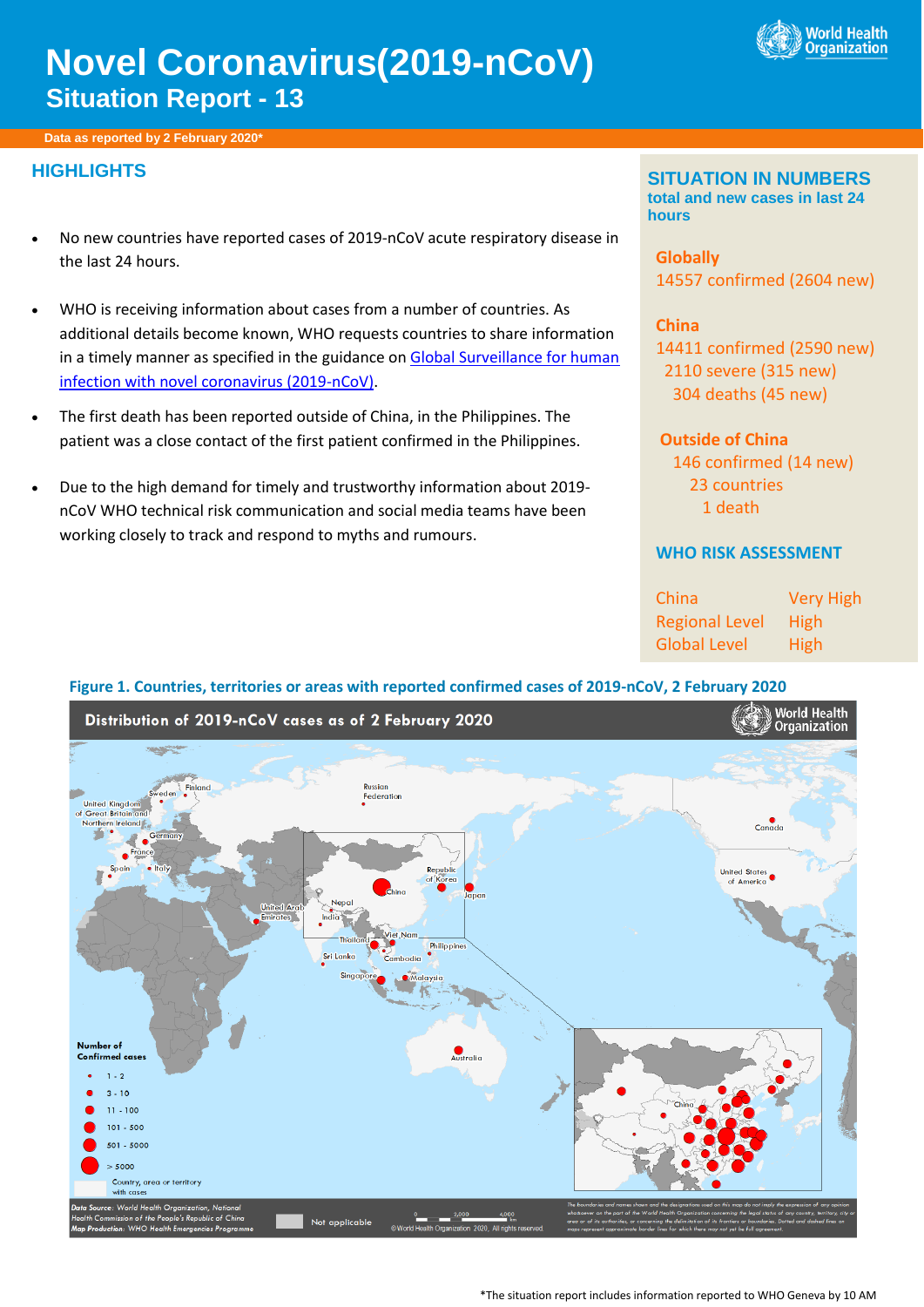# **TECHNICAL FOCUS: Risk communication and community engagement**

#### **Managing the 2019-nCoV 'infodemic'**

The 2019-nCoV outbreak and response has been accompanied by a massive 'infodemic' - an over-abundance of information – some accurate and some not – that makes it hard for people to find trustworthy sources and reliable guidance when they need it.

Due to the high demand for timely and trustworthy information about 2019-nCoV, WHO technical risk communication and social media teams have been working closely to track and respond to myths and rumours. Through its headquarters in Geneva, its six regional offices and its partners, the Organization is working 24 hours a day to identify the most prevalent rumours that can potentially harm the public's health, such as false prevention measures or cures. These myths are then refuted with evidence-based information. WHO is making public health information and advice on the 2019-nCoV, including myth busters, available on its social media channels (including [Weibo,](https://www.weibo.com/whoinchina) [Twitter,](https://twitter.com/WHO) [Facebook,](https://www.facebook.com/WHO/) [Instagram,](https://instagram.com/WHO) [LinkedIn,](https://www.linkedin.com/company/world-health-organization/) [Pinterest\)](https://www.pinterest.ch/worldhealthorganization/) and [website.](https://www.who.int/emergencies/diseases/novel-coronavirus-2019/advice-for-public)

#### **Country risk communication and community engagement (RCCE) preparedness and response**

Country risk communication and community engagement (RCCE) is a critical public health intervention in all countries. Countries should prepare to communicate rapidly, regularly and transparently with the population. All countries should prepare existing public health communication networks, media and community engagement staff to be ready for a possible case, and for the appropriate response if this happens. Countries should coordinate communications with other response organizations and include the community in response operations. WHO stands ready to coordinate with partners to support countries in their communication and community engagement response.

#### **Ensuring a people-centered response to 2019-nCoV**

An expanding group of global response organization such as the United Nations Children's Fund (UNICEF) and the International Federation of Red Cross and Red Crescent Societies (IFRC) are coordinating efforts with WHO to ensure that biomedical recommendations can be applied at the community level. These organizations are active at the global, regional and country level to ensure that affected populations have a voice and are part of the response. Ensuring that global recommendations and communication are tested, adapted and localized will help countries better control the 2019-nCoV outbreak.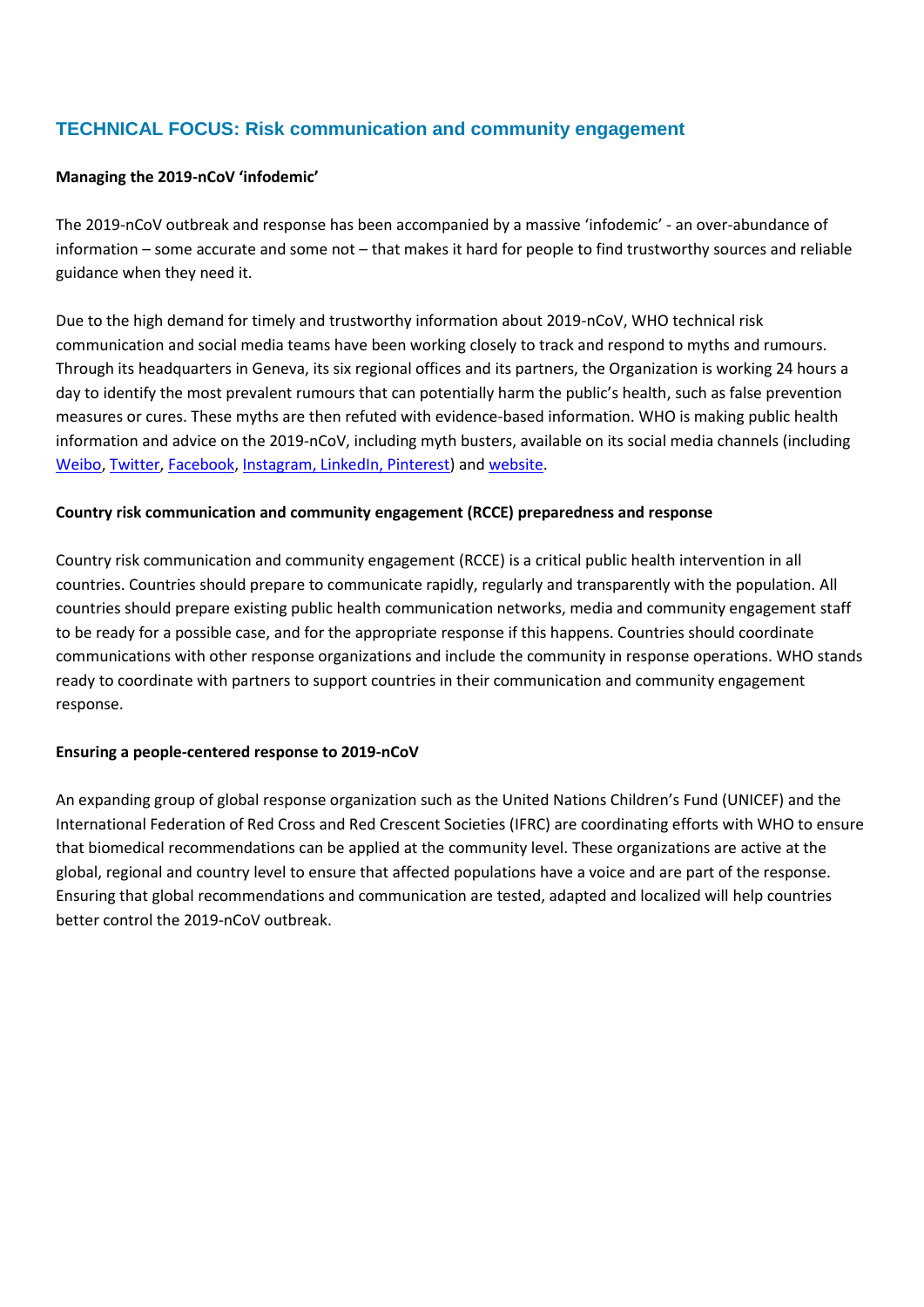# **SURVEILLANCE**

**Table 1. Confirmed cases of 2019-nCoV acute respiratory disease reported by provinces, regions and cities in China, 2 February 2020**

| <b>Province/Region/City</b> | <b>Confirmed Cases</b> |  |
|-----------------------------|------------------------|--|
| Hubei                       | 9074                   |  |
| Zhejiang                    | 661                    |  |
| Guangdong                   | 604                    |  |
| Henan                       | 493                    |  |
| Hunan                       | 463                    |  |
| Anhui                       | 340                    |  |
| Jiangxi                     | 333                    |  |
| Chongqing                   | 262                    |  |
| Sichuan                     | 236                    |  |
| Jiangsu                     | 231                    |  |
| Shandong                    | 225                    |  |
| <b>Beijing</b>              | 183                    |  |
| Shanghai                    | 177                    |  |
| Fujian                      | 159                    |  |
| Shaanxi                     | 116                    |  |
| Guangxi                     | 111                    |  |
| Hebei                       | 104                    |  |
| Yunnan                      | 99                     |  |
| Heilongjiang                | 95                     |  |
| Liaoning                    | 64                     |  |
| Hainan                      | 63                     |  |
| Shanxi                      | 56                     |  |
| Gansu                       | 45                     |  |
| Tianjin                     | 40                     |  |
| Guizhou                     | 38                     |  |
| Ningxia                     | 28                     |  |
| Inner Mongolia              | 26                     |  |
| Xinjiang                    | 23                     |  |
| Jilin                       | 21                     |  |
| <b>Hong Kong SAR</b>        | 14                     |  |
| Taipei                      | 10                     |  |
| Qinghai                     | $\boldsymbol{9}$       |  |
| Macau SAR                   | $\overline{7}$         |  |
| Xizang                      | $\mathbf 1$            |  |
| Total                       | 14411                  |  |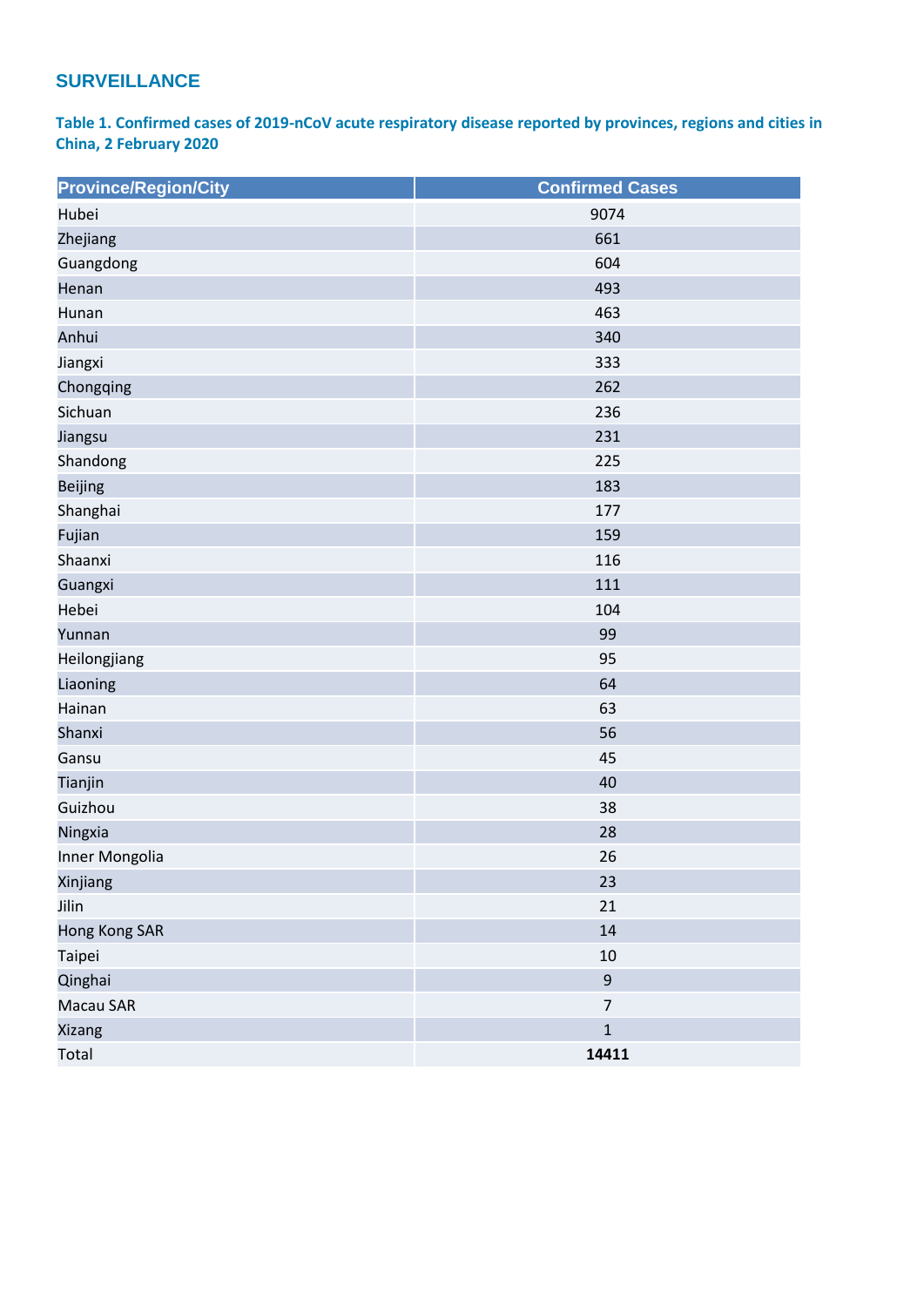#### **Table 2. Countries, territories or areas with reported confirmed cases of 2019-nCoV. Data as of 2 February 2020**

| <b>WHO Regional Office</b>    | Country/Territory/Area          | <b>Confirmed Cases</b> |
|-------------------------------|---------------------------------|------------------------|
| <b>Western Pacific</b>        | China*                          | 14411                  |
|                               | Japan                           | 20                     |
|                               | Republic of Korea               | 15                     |
|                               | Viet Nam                        | $\overline{7}$         |
|                               | Singapore                       | 18                     |
|                               | Australia                       | 12                     |
|                               | Malaysia                        | 8                      |
|                               | Cambodia                        | $\mathbf{1}$           |
|                               | Philippines                     | $\overline{2}$         |
| <b>South-East Asia</b>        | Thailand                        | 19                     |
|                               | Nepal                           | $\mathbf{1}$           |
|                               | Sri Lanka                       | $\mathbf{1}$           |
|                               | India                           | $\overline{2}$         |
| <b>Region of the Americas</b> | <b>United States of America</b> | 8                      |
|                               | Canada                          | $\sqrt{4}$             |
| <b>European Region</b>        | France                          | 6                      |
|                               | Finland                         | $\mathbf{1}$           |
|                               | Germany                         | $\bf 8$                |
|                               | Italy                           | $\overline{2}$         |
|                               | <b>Russian Federation</b>       | $\overline{2}$         |
|                               | Spain                           | $\mathbf{1}$           |
|                               | Sweden                          | $\mathbf{1}$           |
|                               | <b>United Kingdom</b>           | $\overline{2}$         |
| <b>Eastern Mediterranean</b>  | <b>United Arab Emirates</b>     | 5                      |
| <b>Total Confirmed cases</b>  | Total                           | 14557                  |

\*Confirmed cases in China include cases confirmed in Hong Kong SAR (14 confirmed cases), Macau SAR (7 confirmed cases) and Taipei (10 confirmed cases).

Note: Case classifications are based o[n WHO case definitions](https://www.who.int/publications-detail/global-surveillance-for-human-infection-with-novel-coronavirus-(2019-ncov)) for 2019-nCoV.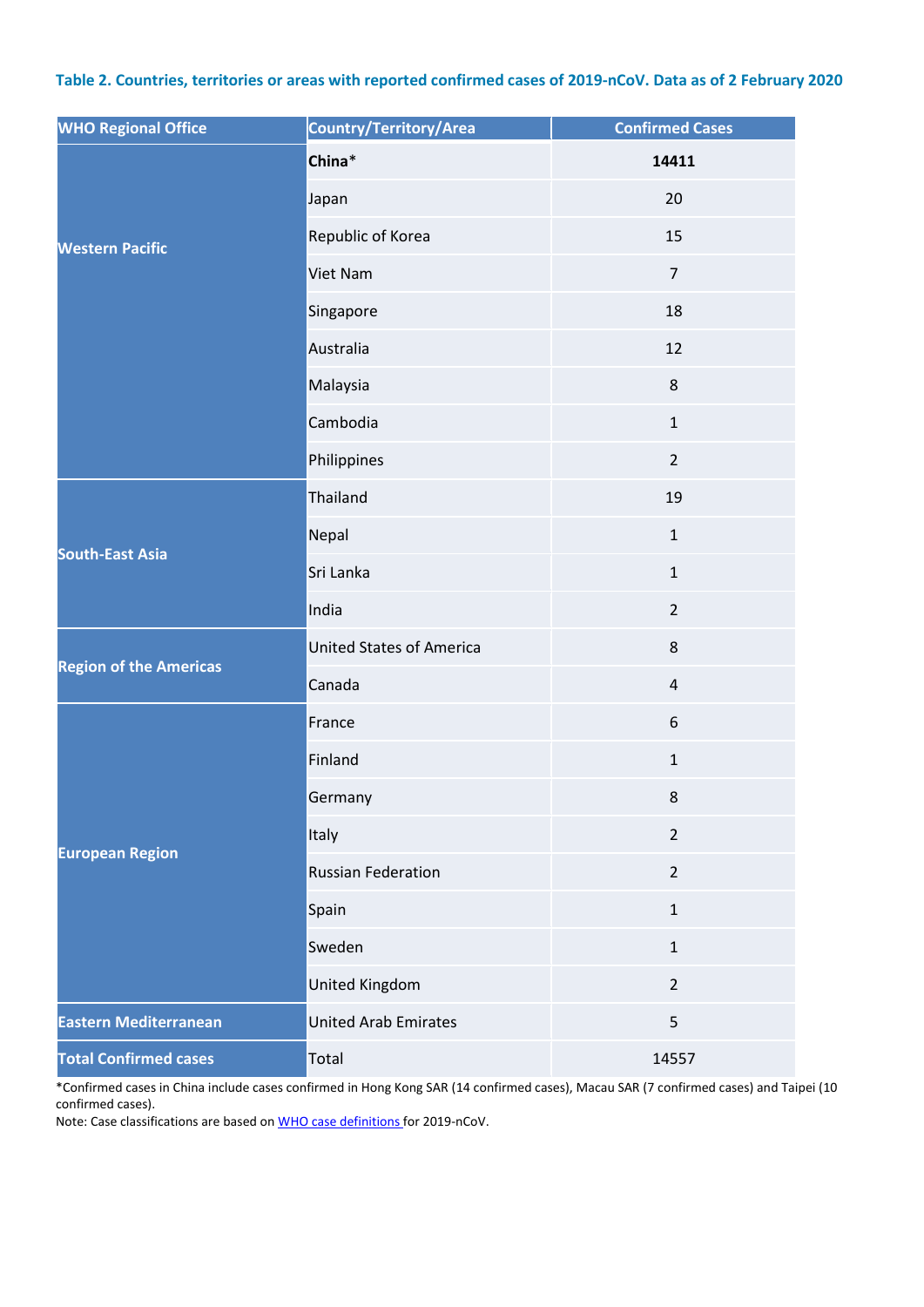**Figure 2: Epidemic curve of 2019-nCoV cases (n=76) identified outside of China, by date of onset of symptoms and travel history, 2 February 2020**



Note for figure 2: Of the 146 cases reported outside China, 11 were detected while asymptomatic. For the remaining 135 cases, information on date of onset is available only for the 76 cases presented in the epidemiologic curve.

#### **Figure 3: Epidemic curve of 2019-nCoV cases (n=146) identified outside of China, by date of reporting and travel history, 2 February 2020**

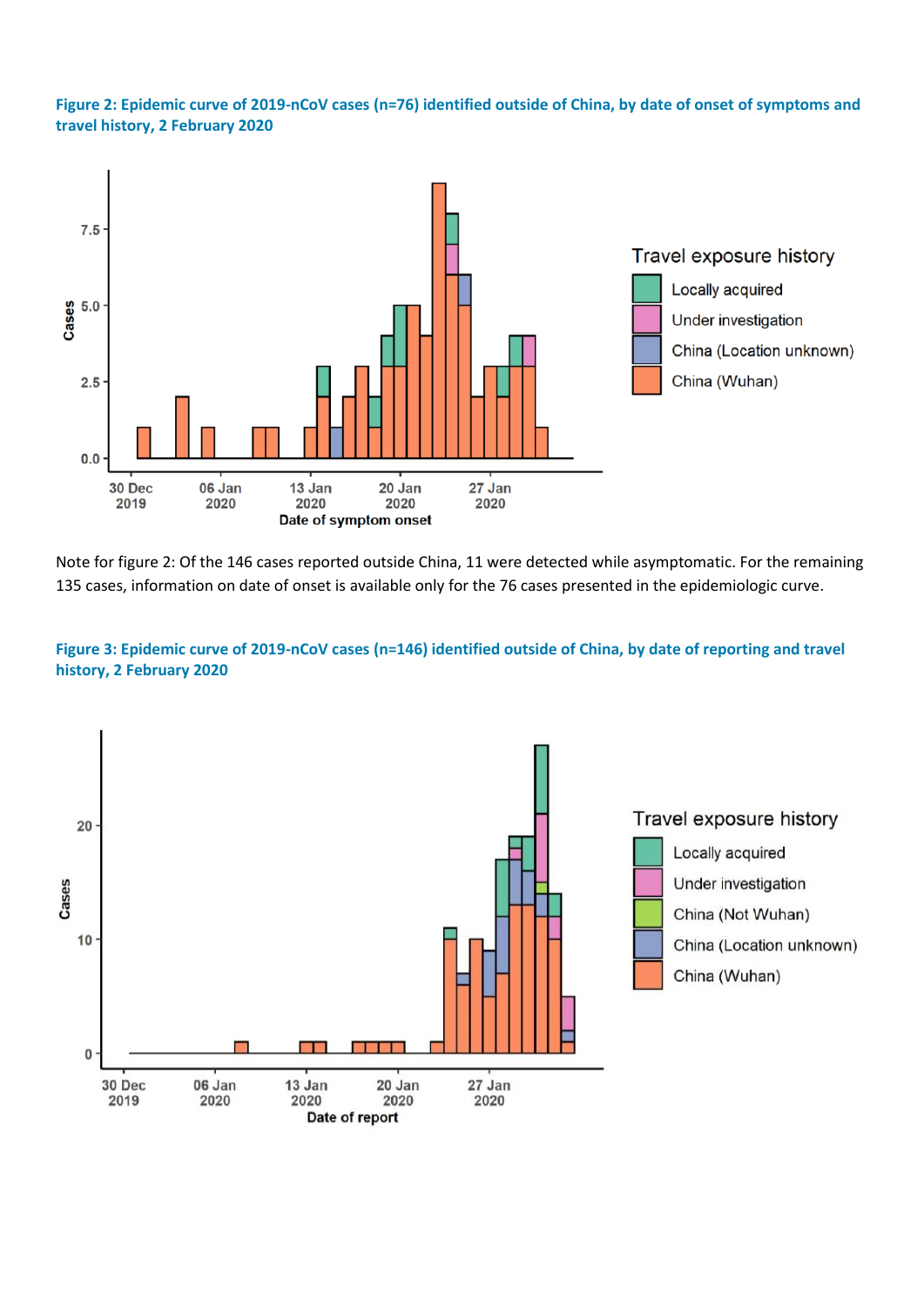#### **STRATEGIC OBJECTIVES**

WHO's strategic objectives for this response are to:

- Limit human-to-human transmission including reducing secondary infections among close contacts and health care workers, preventing transmission amplification events, and preventing further international spread from China\*;
- Identify, isolate and care for patients early, including providing optimized care for infected patients;
- Identify and reduce transmission from the animal source;
- Address crucial unknowns regarding clinical severity, extent of transmission and infection, treatment options, and accelerate the development of diagnostics, therapeutics and vaccines;
- Communicate critical risk and event information to all communities and counter misinformation;
- Minimize social and economic impact through multisectoral partnerships.

\*This can be achieved through a combination of public health measures, such as rapid identification, diagnosis and management of the cases, identification and follow up of the contacts, infection prevention and control in healthcare settings, implementation of health measures for travellers, awareness- raising in the population and risk communication.

## **PREPAREDNESS AND RESPONSE**

- WHO has developed a protocol for the investigation of early cases (the "First Few X (FFX) Cases and contact [investigation protocol for 2019-novel coronavirus \(2019-nCoV\) infection](https://www.who.int/publications-detail/the-first-few-x-(ffx)-cases-and-contact-investigation-protocol-for-2019-novel-coronavirus-(2019-ncov)-infection)"). The protocol is designed to gain an early understanding of the key clinical, epidemiological and virological characteristics of the first cases of 2019 nCoV infection detected in any individual country, to inform the development and updating of public health guidance to manage cases and reduce potential spread and impact of infection.
- WHO has been in regular and direct contact with Member States where cases have been reported. WHO is also informing other countries about the situation and providing support as requested.
- WHO has developed interim guidance for [laboratory diagnosis,](https://www.who.int/health-topics/coronavirus/laboratory-diagnostics-for-novel-coronavirus) [advice on the use of masks during home care and](https://www.who.int/publications-detail/advice-on-the-use-of-masks-the-community-during-home-care-and-in-health-care-settings-in-the-context-of-the-novel-coronavirus-(2019-ncov)-outbreak)  [in health care settings in the context of the novel coronavirus \(2019-nCoV\) outbreak,](https://www.who.int/publications-detail/advice-on-the-use-of-masks-the-community-during-home-care-and-in-health-care-settings-in-the-context-of-the-novel-coronavirus-(2019-ncov)-outbreak) [clinical management](https://www.who.int/publications-detail/clinical-management-of-severe-acute-respiratory-infection-when-novel-coronavirus-(ncov)-infection-is-suspected)[,](https://www.who.int/publications-detail/infection-prevention-and-control-during-health-care-when-novel-coronavirus-(ncov)-infection-is-suspected) [infection prevention and control in health care settings,](https://www.who.int/publications-detail/infection-prevention-and-control-during-health-care-when-novel-coronavirus-(ncov)-infection-is-suspected) [home care for patients with suspected novel](https://www.who.int/publications-detail/home-care-for-patients-with-suspected-novel-coronavirus-(ncov)-infection-presenting-with-mild-symptoms-and-management-of-contacts)  [coronavirus,](https://www.who.int/publications-detail/home-care-for-patients-with-suspected-novel-coronavirus-(ncov)-infection-presenting-with-mild-symptoms-and-management-of-contacts) [risk communication and community engagement](https://www.who.int/publications-detail/risk-communication-and-community-engagement-readiness-and-initial-response-for-novel-coronaviruses-(-ncov)) an[d Global Surveillance for human infection with](https://www.who.int/publications-detail/global-surveillance-for-human-infection-with-novel-coronavirus-(2019-ncov))  [novel coronavirus \(2019-nCoV\).](https://www.who.int/publications-detail/global-surveillance-for-human-infection-with-novel-coronavirus-(2019-ncov))
- WHO has prepared disease [commodity package](https://www.who.int/publications-detail/disease-commodity-package---novel-coronavirus-(ncov)) that includes an essential list of biomedical equipment, medicines and supplies necessary to care for patients with 2019-nCoV.
- WHO has provided recommendations to reduce risk of [transmission from animals to humans.](https://www.who.int/health-topics/coronavirus/who-recommendations-to-reduce-risk-of-transmission-of-emerging-pathogens-from-animals-to-humans-in-live-animal-markets)
- WHO has published an updated advice for international traffic in relation to the outbreak of the novel [coronavirus 2019-nCoV.](https://www.who.int/ith/2019-nCoV_advice_for_international_traffic/en/)
- WHO has activated of R&D blueprint to accelerate diagnostics, vaccines, and therapeutics.
- WHO has developed an *online course* to provide general introduction to emerging respiratory viruses, including novel coronaviruses.
- WHO is providing guidance on early investigations, which are critical to carry out early in an outbreak of a new virus. The data collected from the protocols can be used to refine recommendations for surveillance and case definitions, to characterize the key epidemiological transmission features of 2019-nCoV, help understand spread, severity, spectrum of disease, impact on the community and to inform operational models for implementation of countermeasures such as case isolation, contact tracing and isolation. Several protocols are available here: <https://www.who.int/emergencies/diseases/novel-coronavirus-2019/technical-guidance/early-investigations>